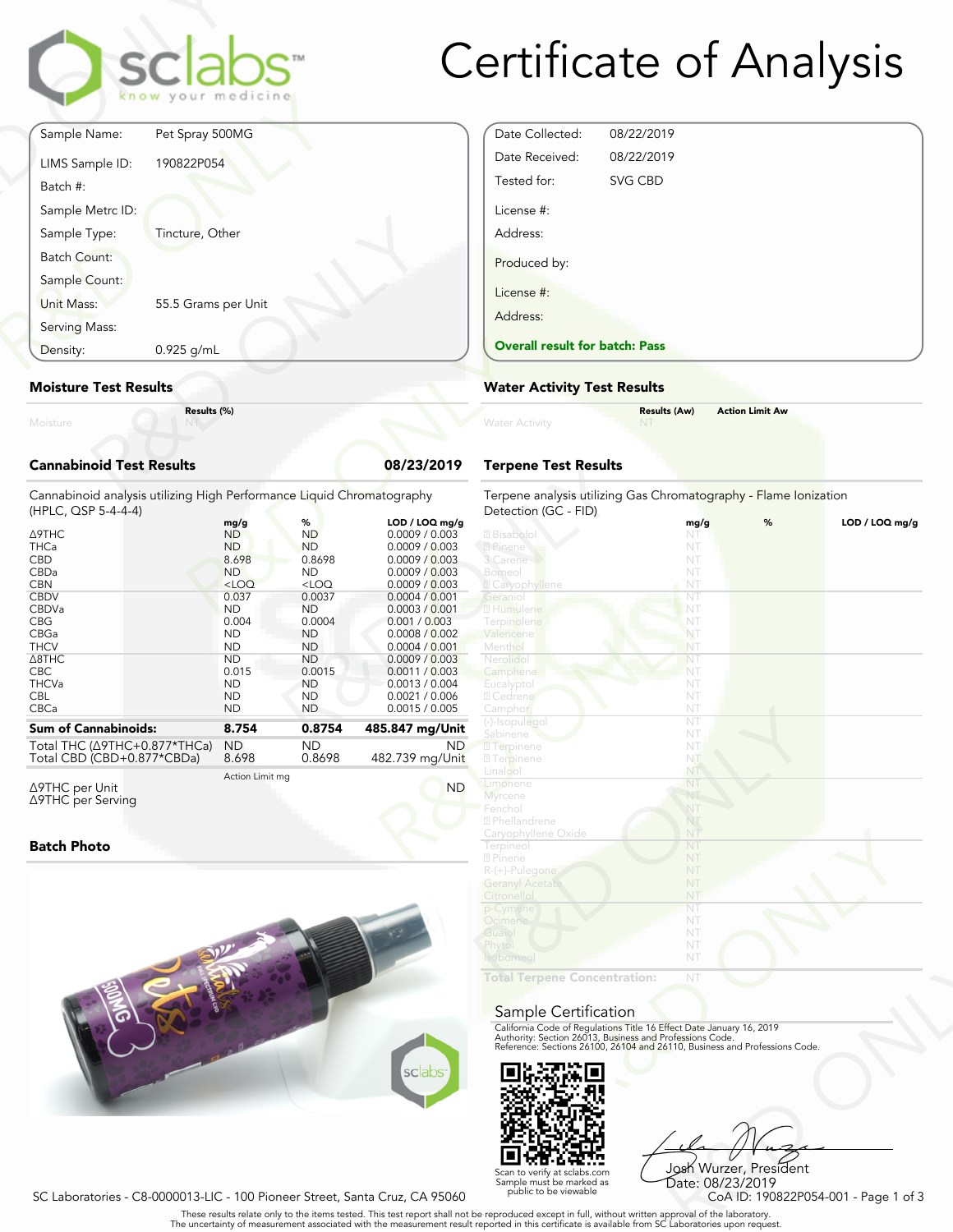

# Certificate of Analysis

Date Collected: 08/22/2019 Date Received: 08/22/2019 Tested for: SVG CBD

**Overall result for batch: Pass**

License #: Address:

Produced by:

License #: Address:

|                               | <b>sclabs</b><br>know your medicine                                                                                                                                                 |
|-------------------------------|-------------------------------------------------------------------------------------------------------------------------------------------------------------------------------------|
| Sample Name:                  | Pet Spray 500MG                                                                                                                                                                     |
| LIMS Sample ID:               | 190822P054                                                                                                                                                                          |
| Batch #:                      |                                                                                                                                                                                     |
| Sample Metrc ID:              |                                                                                                                                                                                     |
| Sample Type:                  | Tincture, Other                                                                                                                                                                     |
| <b>Batch Count:</b>           |                                                                                                                                                                                     |
| Sample Count:                 |                                                                                                                                                                                     |
| Unit Mass:                    | 55.5 Grams per Unit                                                                                                                                                                 |
| Serving Mass:                 |                                                                                                                                                                                     |
| Density:                      | 0.925 g/mL                                                                                                                                                                          |
| <b>Pesticide Test Results</b> | Pesticide, Fungicide and plant growth regulator analysis utilizing<br>HPLC-Mass Spectrometry and GC-Mass Spectrometry<br>Results (µg/g)<br>Action Limit µg/g<br>$LOD / LOQ \mu g/g$ |
| Abamectin<br>Acephate         |                                                                                                                                                                                     |
| Acequinocyl                   |                                                                                                                                                                                     |

## **Pesticide Test Results**

| Density:                                                                        | 0.925 g/mL                                                                                                            | <b>Overall result for batc</b>                                             |
|---------------------------------------------------------------------------------|-----------------------------------------------------------------------------------------------------------------------|----------------------------------------------------------------------------|
| <b>Pesticide Test Results</b>                                                   |                                                                                                                       | <b>Pesticide Test Results</b>                                              |
|                                                                                 | Pesticide, Fungicide and plant growth regulator analysis utilizing<br>HPLC-Mass Spectrometry and GC-Mass Spectrometry | Pesticide, Fungicide and<br><b>HPLC-Mass Spectrometry</b>                  |
| Abamectin<br>Acephate<br>Acequinocyl<br>Acetamiprid                             | Action Limit µg/g<br>Results $(\mu g/g)$<br>NT<br>NT<br>NT<br>NT                                                      | $LOD / LOQ \mu g/g$<br>Aldicarb<br>Carbofuran<br>Chlordane<br>Chlorfenapyr |
| Azoxystrobin<br><b>Bifenazate</b><br><b>Bifenthrin</b><br><b>Boscalid</b>       | NT<br>NT<br>NT<br>NT                                                                                                  | Chlorpyrifos<br>Coumaphos<br>Daminozide<br><b>DDVP</b> (Dichlorvos)        |
| Captan<br>Carbaryl<br>Chlorantraniliprole<br>Clofentezine<br>Cyfluthrin         | NT<br>NT<br>NT<br>NT<br>NT.                                                                                           | <b>Dimethoate</b><br>Ethoprop(hos)<br>Etofenprox<br>Fenoxycarb<br>Fipronil |
| Cypermethrin<br>Diazinon<br>Dimethomorph<br>Etoxazole                           | NT<br>NT<br>NT<br>NT                                                                                                  | Imaza i<br>Methiocarb<br>Methyl parathion<br>Mevinphos                     |
| Fenhexamid<br>Fenpyroximate<br>Flonicamid<br>Fludioxonil                        | NT<br>NT<br>NT<br>NT                                                                                                  | Paclobutrazo<br>Propoxur<br>Spiroxamine<br>Thiacloprid                     |
| Hexythiazox<br>Imidacloprid<br>Kresoxim-methyl<br>Malathion                     | NT<br>NT<br>NT<br>NT                                                                                                  | <b>Heavy Metal Test Res</b>                                                |
| Metalaxyl<br>Methomyl<br>Myclobutanil<br>Naled                                  | NT<br>NT<br>NT<br>NT                                                                                                  | Heavy metal analysis utiliz<br>Spectrometry (ICP-MS)                       |
| Oxamyl<br>Pentachloronitrobenzene<br>Permethrin<br>Phosmet<br>Piperonylbutoxide | NT<br>NT<br>NT<br>NT<br>NT                                                                                            | Cadmium<br>Lead<br>Arsenic<br>Mercury                                      |
| Prallethrin<br>Propiconazole<br>Pyrethrins<br>Pyridaben                         | NT<br>NT<br>NT<br>NT                                                                                                  |                                                                            |
| Spinetoram<br>Spinosad<br>Spiromesifen<br>Spirotetramat                         | NT<br>NT<br>NT<br>NT<br>NT                                                                                            |                                                                            |
| Tebuconazole<br>Thiamethoxam<br>Trifloxystrobin                                 | NT<br>NT                                                                                                              |                                                                            |

## **Mycotoxin Test Results**

Mycotoxin analysis utilizing HPLC-Mass Spectrometry **Results (μg/kg) Action Limit μg/kg LOD / LOQ μg/kg** NT



Frect Date January 16, 2019<br>
Trofessions Code.<br>
110, Business and Professions Code.<br>
110, Business and Professions Code.<br>
108 Wurzer, President<br>
Date: 08/23/2019<br>
CoA ID: 190822P054-001 - Page 2 of 3<br>
pproval of the labora Josh Wurzer, President Date: 08/23/2019<br>CoA ID: 190822P054-001 - Page 2 of 3

#### SC Laboratories - C8-0000013-LIC - 100 Pioneer Street, Santa Cruz, CA 95060

. These results relate only to the items tested. This test report shall not be reproduced except in full, without written approval of the laboratory.<br>The uncertainty of measurement associated with the measurement result re

Scan to verify at sclabs.com Sample must be marked as public to be viewable

| Aldicarb<br>Carbofuran<br>NT<br>Chlordane<br>NT<br>Chlorfenapyr<br>NT<br>NT<br>Chlorpyrifos<br>NT<br>Coumaphos<br>Daminozide<br>NT<br><b>DDVP</b> (Dichlorvos)<br>NT<br><b>Dimethoate</b><br>NT<br>Ethoprop(hos)<br>NT<br>NT<br>Etofenprox<br>Fenoxycarb<br>NT<br>Fipronil<br>NT<br>Imazalil<br>NT<br>Methiocarb<br>NT<br>Methyl parathion<br>NT<br>Mevinphos<br>NT<br>Paclobutrazol<br>NT<br>Propoxur<br>NT<br>NT<br>Spiroxamine<br>Thiacloprid<br>NT |                                 |                |                   |                     |
|--------------------------------------------------------------------------------------------------------------------------------------------------------------------------------------------------------------------------------------------------------------------------------------------------------------------------------------------------------------------------------------------------------------------------------------------------------|---------------------------------|----------------|-------------------|---------------------|
|                                                                                                                                                                                                                                                                                                                                                                                                                                                        |                                 |                |                   |                     |
|                                                                                                                                                                                                                                                                                                                                                                                                                                                        |                                 |                |                   |                     |
|                                                                                                                                                                                                                                                                                                                                                                                                                                                        |                                 |                |                   |                     |
|                                                                                                                                                                                                                                                                                                                                                                                                                                                        |                                 |                |                   |                     |
|                                                                                                                                                                                                                                                                                                                                                                                                                                                        |                                 |                |                   |                     |
|                                                                                                                                                                                                                                                                                                                                                                                                                                                        |                                 |                |                   |                     |
|                                                                                                                                                                                                                                                                                                                                                                                                                                                        |                                 |                |                   |                     |
|                                                                                                                                                                                                                                                                                                                                                                                                                                                        |                                 |                |                   |                     |
|                                                                                                                                                                                                                                                                                                                                                                                                                                                        |                                 |                |                   |                     |
|                                                                                                                                                                                                                                                                                                                                                                                                                                                        |                                 |                |                   |                     |
|                                                                                                                                                                                                                                                                                                                                                                                                                                                        |                                 |                |                   |                     |
|                                                                                                                                                                                                                                                                                                                                                                                                                                                        |                                 |                |                   |                     |
|                                                                                                                                                                                                                                                                                                                                                                                                                                                        |                                 |                |                   |                     |
|                                                                                                                                                                                                                                                                                                                                                                                                                                                        |                                 |                |                   |                     |
|                                                                                                                                                                                                                                                                                                                                                                                                                                                        |                                 |                |                   |                     |
|                                                                                                                                                                                                                                                                                                                                                                                                                                                        |                                 |                |                   |                     |
|                                                                                                                                                                                                                                                                                                                                                                                                                                                        |                                 |                |                   |                     |
|                                                                                                                                                                                                                                                                                                                                                                                                                                                        |                                 |                |                   |                     |
|                                                                                                                                                                                                                                                                                                                                                                                                                                                        |                                 |                |                   |                     |
|                                                                                                                                                                                                                                                                                                                                                                                                                                                        |                                 |                |                   |                     |
|                                                                                                                                                                                                                                                                                                                                                                                                                                                        |                                 |                |                   |                     |
|                                                                                                                                                                                                                                                                                                                                                                                                                                                        | <b>Heavy Metal Test Results</b> |                |                   |                     |
| Heavy metal analysis utilizing Inductively Coupled Plasma Mass                                                                                                                                                                                                                                                                                                                                                                                         | Spectrometry (ICP-MS)           | Results (µg/g) | Action Limit µg/g | $LOD / LOQ \mu g/g$ |
|                                                                                                                                                                                                                                                                                                                                                                                                                                                        | Cadmium                         | NT             |                   |                     |
|                                                                                                                                                                                                                                                                                                                                                                                                                                                        | Lead                            |                |                   |                     |

## **Heavy Metal Test Results**

| Spectrometry (ICP-MS)                 | Heavy metal analysis utilizing Inductively Coupled Plasma Mass                                                                                                                                                 |                     |
|---------------------------------------|----------------------------------------------------------------------------------------------------------------------------------------------------------------------------------------------------------------|---------------------|
|                                       | Results (µg/g)<br>Action Limit µg/g                                                                                                                                                                            | LOD / LOQ $\mu$ g/g |
| Cadmium<br>Lead<br>Arsenic<br>Mercury | NT                                                                                                                                                                                                             |                     |
| Sample Certification                  |                                                                                                                                                                                                                |                     |
|                                       | California Code of Regulations Title 16 Effect Date January 16, 2019<br>Authority: Section 26013, Business and Professions Code.<br>Reference: Sections 26100, 26104 and 26110, Business and Professions Code. |                     |
|                                       |                                                                                                                                                                                                                |                     |